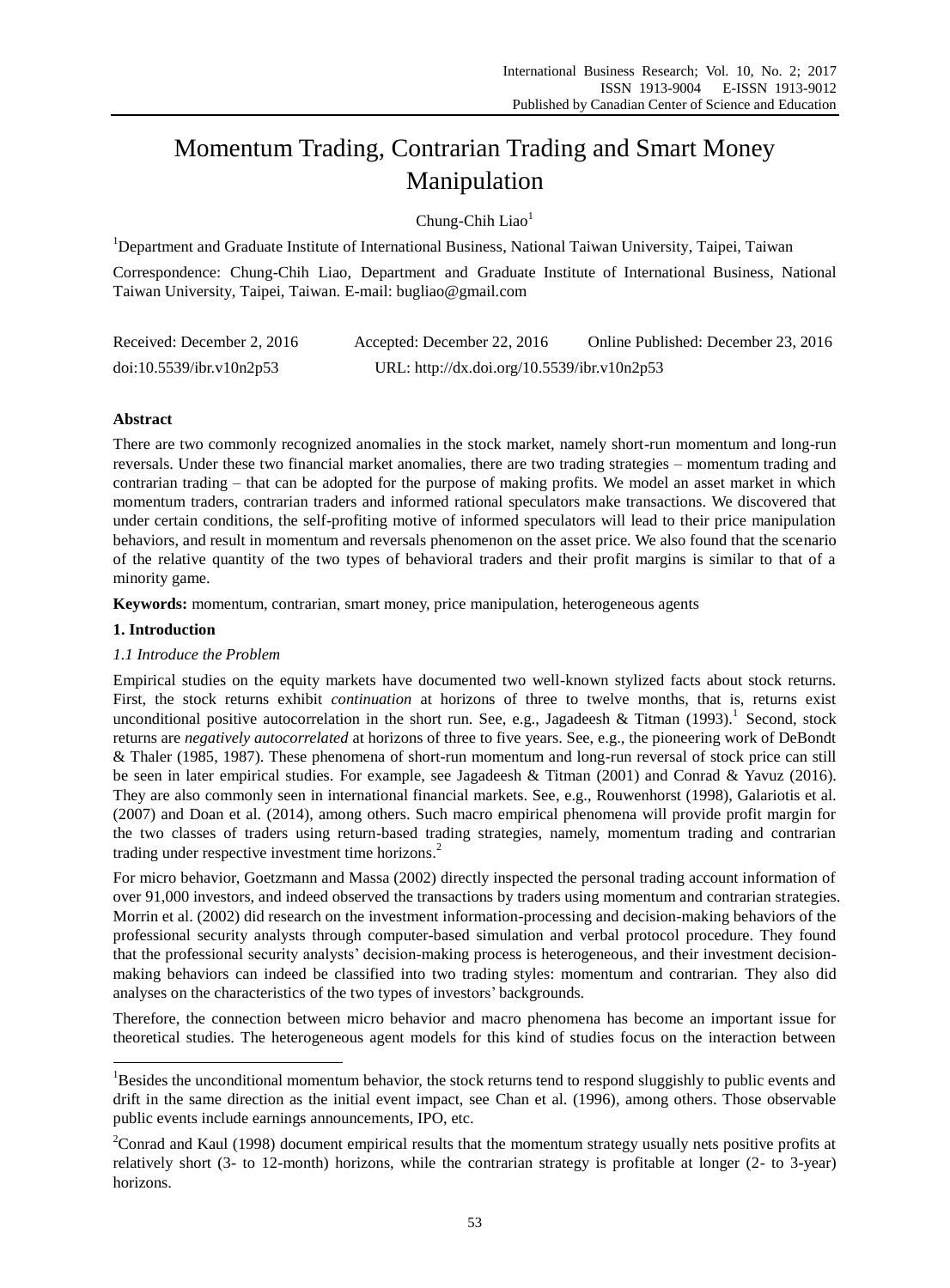different classes of traders through their trading behaviors in the asset markets. Particularly, we would like to understand how the trading behaviors of different types of irrational traders and rational traders decide the overall behavior of the financial markets. In the line of researches we are interested in, we want to understand the theoretical causes for the asset returns autocorrelation phenomena in empirical researches, and investigate into what role rational informed traders play in the market, whether irrational traders can persist in the market, and the interaction between rational and irrational traders.

In Hong & Stein (1999), the model did not include fully informed traders, instead, there were several groups of newswatchers, each with different fragments of information. The information will gradually diffuse between them and lead to the underreaction in asset price, which will automatically provide an opportunity to profit for the momentum traders. The momentum traders" transactions will then excessively push up the asset price (under good news case) and lead to the overreaction by the asset price. This will finally lead to the macro phenomena of long-run reversal. DeLong et al. (1990) considered a model in which positive feedback (momentum) traders are in the market. In their model, the maximum profit for the informed rational speculators is not gained by bringing the price back to the fundamental price through arbitrage trading, instead, it is gained by "jumping on the bandwagon", which is to further destabilize stock price, and a behavior similar to price manipulation emerges.

Slezak (2003) provided a model of an asset market where rational and irrational traders make transactions. Their irrational traders" trading strategies can create momentum and reversals in the equilibrium asset price. They showed that the phenomena of momentum and reversals will persist even in the presence of fully rational traders in the asset market. They proved that as long as rational traders are risk averse, and are faced with fundamental risk, the result above will hold. Nevertheless, little studies have considered a scenario in which momentum traders, contrarian traders and informed rational speculators who face fundamental risk are dwelt in the same platform to analyze their impacts to the risky asset price and compare their relative advantages in gaining profits. In this paper, we will fill this gap.

We will investigate into how the relative size of momentum traders and contrarian traders in the market affects the equilibrium price, and look into the possible causes that affect the profit margins for these two types of irrational traders. We surmise that as the momentum traders increase, the asset price will be continuously pushed to a same direction and overreact, and this will generate profit margin for the contrarian traders. On the contrary, when there are more and more contrarian traders, the self-interested behaviors of the rational speculators will prevent the asset price from being excessively pushed up, and lead to a macro phenomenon of underreaction by the price, and this will also allow the momentum traders to profit. In this paper, we will examine the above points.

## **2. The Four-period Model**

## *2.1 Assumptions*

l

The fundamental structure of our four-period model follows DeLong et al. (1990). We name these four periods as period 0, 1, 2, and 3. There are two assets in this economy, namely cash and one stock. We assume that cash pays no net return and exhibits infinite elasticity of supply, and normalize the net supply of the stock to be zero. Also, on the last day, which is period 3, the stock will be liquidated thoroughly and pays a single lump sum dividend of  $\Phi + \theta$ <sup>3</sup>  $\theta$  is a normally distributed random shock and does not become publicly known until period 3. We further assume that

$$
\theta \sim \mathcal{N}(0, \sigma_{\theta}^2) \tag{1}
$$

and nobody has useful or meaningful information about  $\theta$  at any time before period 3.<sup>4</sup> By contrast with  $\theta$ ,  $\Phi$ can be three possible values only, i.e.  $-\phi$ , 0, and  $\phi$ , and also has an expected value of 0.<sup>5</sup> The realized value of Φ becomes known to some informed traders in period 2, and a partially accurate signal about Φ, denoted by  $\varepsilon$ , is sent out to those informed traders in period 1. Φ can be regarded as somewhat predictable components of the fundamental shocks for stocks in period 3.

$$
Pr(\Phi = -\phi) = 0.5q, Pr(\Phi = 0) = 1 - q, and Pr(\Phi = \phi) = 0.5q.
$$
 (2)

Note that  $q$  is a parameter and its details will be discussed later.

 $3$ Since we normalize the stock to be in zero net supply, the dividend "should be thought of as side bets that investors make against one another," noted by DeLong et al. (1990).

 ${}^{4}$ It can be thought of as a pure random shock of profits in the company that issues this stock.

<sup>&</sup>lt;sup>5</sup>The realized value of Φ is determined by 'nature' according to the following probability scheme: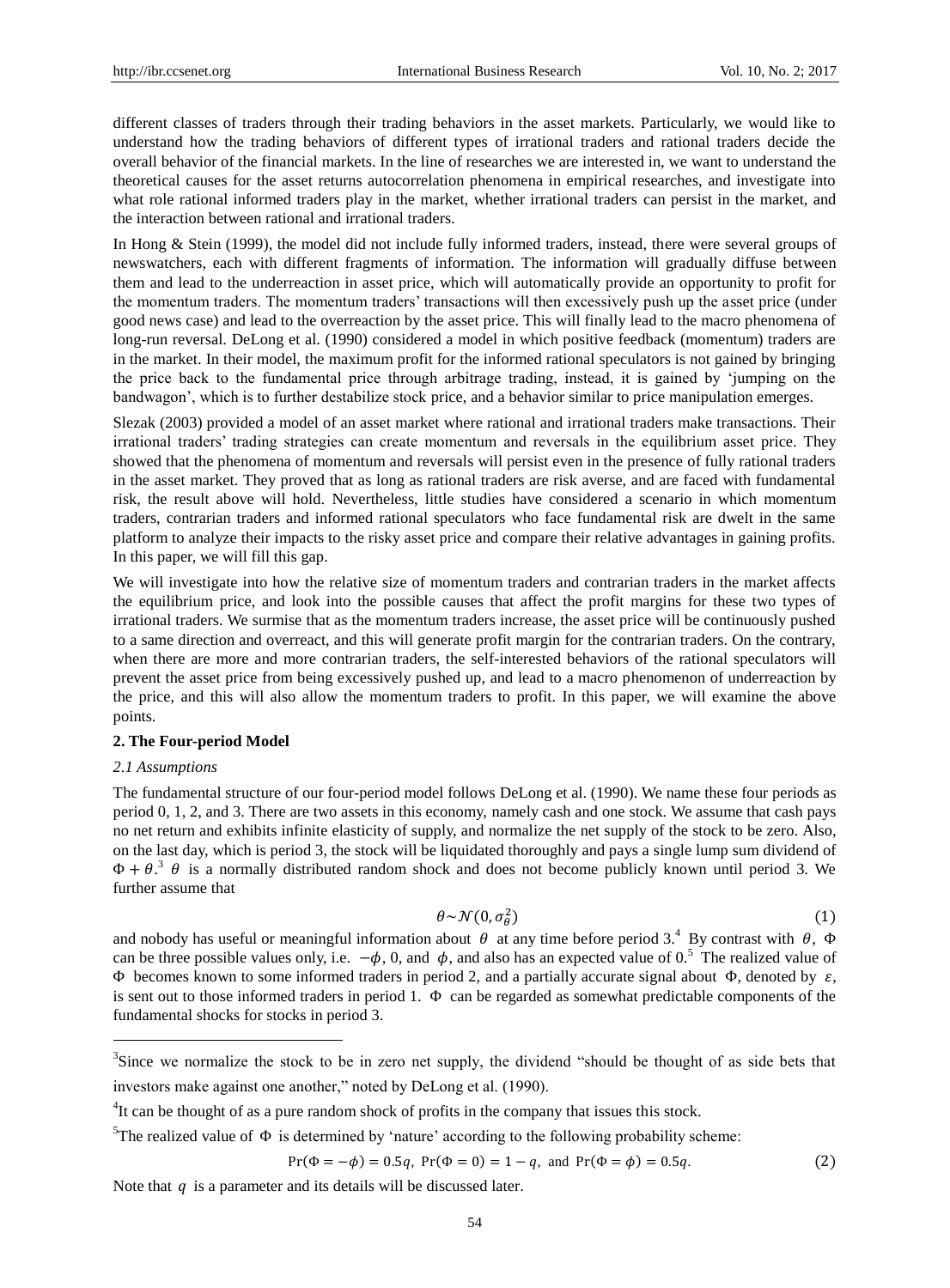We have two kinds of traders included in our model, namely *informed rational speculators* and *behavioral traders*. The informed rational speculators, denoted by "*r*", are present in a measure of 1, and they seek to maximize their next-period utility of wealth in a mean-variance form:

$$
\mathcal{U}(W_{t+1}) = \mathcal{E}_t(W_{t+1}) - \gamma \text{Var}_t(W_{t+1})
$$
\n(3)

Note that  $\gamma$  denotes the risk aversion coefficient and  $W_{t+1}$  the next-period wealth. By solving this maximization problem, the informed speculators form their demand for stocks in period t, denoted by  $D_t^r$ .

As mentioned earlier, the informed speculators receive a noisy signal  $\varepsilon \in \{\phi, -\phi\}$  about  $\Phi$  in period 1. We assume that the following probability matrix gives the joint probability of  $\Phi$  and  $\varepsilon$ .

|   |                         | $\sim$     |            |      |  |
|---|-------------------------|------------|------------|------|--|
|   | $Pr(\Phi, \varepsilon)$ | $-\varphi$ |            | Φ    |  |
| ε | ω                       |            | $0.5(1-q)$ | 0.5q |  |
|   | $-\omega$               | 0.5q       | $0.5(1-q)$ |      |  |

When the informed speculators received  $\varepsilon$  that equals to  $\phi$ , the realized value of  $\Phi$  will be  $\phi$  or 0, determined by the following conditional probabilities:

$$
Pr(\Phi = \phi | \varepsilon = \phi) = q \text{ and } Pr(\Phi = 0 | \varepsilon = \phi) = 1 - q. \tag{4}
$$

Φ

As a result, the expected value of  $\Phi$  is  $q\phi$  conditional on  $\varepsilon = \phi$ . Nevertheless, when they received  $\varepsilon$  that equals to  $-\phi$ , the conditional probabilities are given by

$$
\Pr(\Phi = 0 | \varepsilon = -\phi) = 1 - q \text{ and } \Pr(\Phi = -\phi | \varepsilon = -\phi) = q. \tag{5}
$$

The informed speculators can thus make their investment decisions based on this informative signal. Note that  $q$ is a parameter that represents the precision of the noisy signal,  $\varepsilon$ .

Behavioral traders trade risky assets solely based on the price change in the previous periods. They are present in a measure of  $\lambda$  and have two phenotypes, say, *momentum traders*, denoted by "*m*", and *contrarian traders*, denoted by "*c*". The ratio of momentum traders to contrarian traders is set to be  $\mu$  and  $1 - \mu$ . Momentum traders incline to chase a trend by buying after prices rise and selling after prices fall, and contrarians do the opposite. Following the empirical evidence in the literature, we assume that the momentum traders" demand for the stock responds to the price change across one period of time. Whereas the contrarian traders look through a longer time horizon and base their trading strategies on the price changes across two periods of time. According to the trading rule momentum traders adopt, their demand for stocks in period  $t$  is given by

$$
D_t^m = \beta (P_t - P_{t-1}) \tag{6}
$$

where  $P_t$  is the stock price in period t and  $\beta > 0$ . In sharp contrast to momentum traders, contrarian traders' demand for stock in period  $t$  is set to be

$$
D_t^c = -\alpha (P_t - P_{t-2})
$$
\n<sup>(7)</sup>

where  $\alpha > 0$ .

Note that, in period 0 and 3, there is no trading. We allow informed speculators and momentum traders to trade in period 1 and 2, whereas contrarians trade only in period 2. Since there is no trading in period 0, we set the period 0 stock price to be its initial fundamental value of zero, which is  $P_0 = 0$ . This is an important benchmark period for the behavioral traders to refer to, because at times they form their demands for stocks according to the appreciation or depreciation of stocks from period 0 to periods 1 or 2. We summarize the fundamental structure of our four-period model and the total demands of traders of different kinds in Table 1.<sup>7</sup>

# *2.2 Solving the Model*

 $\overline{a}$ 

Following the same logic that DeLong et al. (1990) used to tackle this four-period model, we solve it from period 3 backwards. We consider the case that a positive signal is received by informed speculators in period 1, that is,

<sup>&</sup>lt;sup>6</sup>When q approaches 1, the informed speculators can somewhat become certain that  $\Phi = \phi$  will happen as they get the signal  $\varepsilon = \phi$ . Similarly, when q approaches 0, the informed speculators realize that as they get the signal  $\varepsilon = \phi$ , then  $\Phi = 0$  will very likely be the case. On the contrary, a q whose value is around 0.5 implies that the signal the informed speculators get is less precise.

<sup>&</sup>lt;sup>7</sup>This table is adapted from the Table 1 in DeLong et al. (1990), p. 385.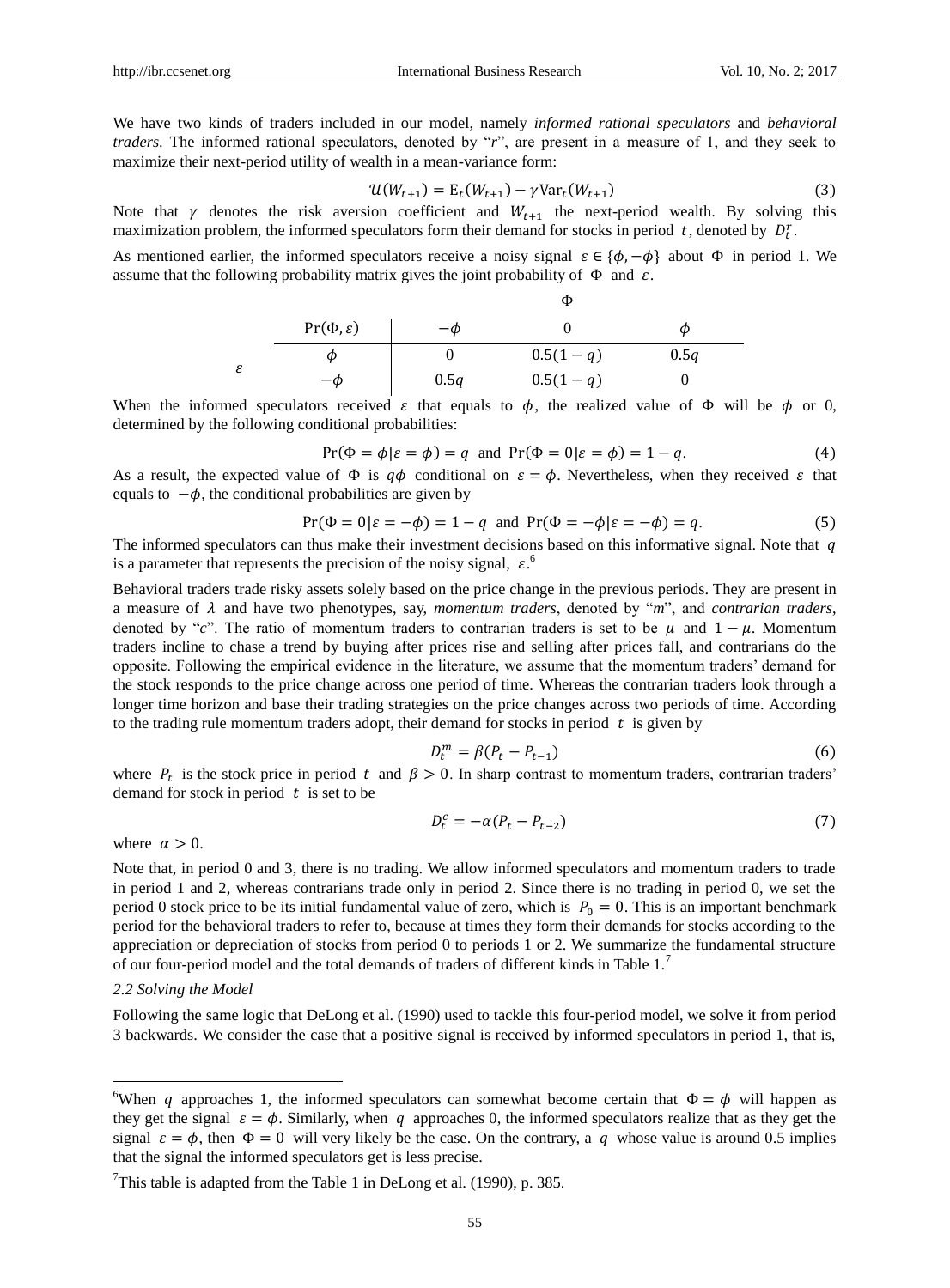l

| Table 1. Structure of the four-period model |  |  |  |
|---------------------------------------------|--|--|--|
|---------------------------------------------|--|--|--|

|                |                                                                                        | Total Demands of:   |                       |                                |                       |
|----------------|----------------------------------------------------------------------------------------|---------------------|-----------------------|--------------------------------|-----------------------|
| Period         | Event                                                                                  | Momentum<br>Traders | Contrarian<br>Traders | Informed<br><b>Speculators</b> | Price                 |
| $\overline{0}$ | Reference period, no signals are<br>received                                           | $\Omega$            | 0                     | $\Omega$                       | $P_0 = 0$             |
|                | Speculators receive a signal $\varepsilon$ of<br>the period 2 fundamental shock $\Phi$ | $\beta(P_1-P_0)$    | $\Omega$              | $D_1^r$                        | $P_1$                 |
| 2              | Speculators learn $\Phi$                                                               | $\beta(P_2-P_1)$    | $-\alpha(P_2-P_0)$    | $D_2^r$                        | P <sub>2</sub>        |
| 3              | Liquidation: dividend $\Phi + \theta$<br>declared                                      | $\Omega$            | $\theta$              | $\Omega$                       | $P_3 = \Phi + \theta$ |

 $\varepsilon = \phi$ .<sup>8</sup> As shown in Equation (4), this implies that  $\Phi$  can be  $\phi$  or 0 with probabilities of q and  $1 - q$ , respectively. For the ease of depiction, we name the uncertainty state in which  $\Phi = \phi$  as state  $\alpha$  and  $\Phi = 0$ as state  $b$ . In the final period, the stock is liquidated thoroughly, and hence its value (price) equals to the lump sum dividend it pays, which is  $\Phi + \theta$ . To put it specifically,

$$
P_{3a} = \phi + \theta, \text{ and} \tag{8}
$$

$$
P_{3b} = \theta \tag{9}
$$

In period 2, informed speculators learn the true value of  $\Phi$  one period in advance. They then seek to maximize his period 3 utility, i.e.  $\mathcal{U}(W_3)$  in Equation (3), subject to his period 3's wealth constraint:

$$
W_3 = D_2^r(\Phi + \theta - P_2) \tag{10}
$$

By solving this maximization problem, we get the period 2 stock demand function for informed speculators shown as

$$
D_2^r = c(\Phi - P_2) \tag{11}
$$

where  $c = 1/(2\gamma \sigma_\theta^2)$ . In order to solve the equilibrium period 2 stock prices, we are now ready to plug demand functions of all traders into the period 2 equilibrium condition:

$$
\lambda(\mu D_2^m + (1 - \mu)D_2^c) + D_2^r = 0. \tag{12}
$$

Note that the stock is assumed to be in zero net supply by assumption. For states  $2a$  and  $2b$ , respectively, we have

$$
\lambda \mu \beta (P_{2a} - P_1) - \lambda (1 - \mu) \alpha (P_{2a} - P_0) + c(\phi - P_{2a}) = 0, \text{ and} \tag{13}
$$

$$
\lambda \mu \beta (P_{2b} - P_1) - \lambda (1 - \mu) \alpha (P_{2b} - P_0) + c(0 - P_{2b}) = 0
$$
\n(14)

By rearranging the terms, we obtain the market clearing stock prices in states  $2a$  and  $2b$ , i.e.,

$$
P_{2a} = \frac{-\lambda \mu \beta}{c - \lambda \mu \beta + \lambda (1 - \mu)\alpha} P_1 + \frac{c}{c - \lambda \mu \beta + \lambda (1 - \mu)\alpha} \phi, \text{ and } (15)
$$

$$
P_{2b} = \frac{-\lambda \mu \beta}{c - \lambda \mu \beta + \lambda (1 - \mu) \alpha} P_1.
$$
\n(16)

These period 2 stock prices, as we have seen, depend on the period 1 price. In other words, they are path-dependent.

The next step is to solve for the period 1 stock price. To do this, we have to determine the informed speculators' period 1 stock demand function  $D_1^r$  in advance. In period 1, informed speculators face a problem of maximizing their period 2 mean-variance utility, which is  $\mathcal{U}(W_2)$  in Equation (3). Note that speculators' period 2 wealth is

$$
W_2 = D_1^r (P_2 - P_1) + C E_{W_3}, \tag{17}
$$

<sup>&</sup>lt;sup>8</sup>However, owing to the symmetric setting we make, the case of  $\varepsilon = -\phi$  will behave much like a 'reflection' of what will be discussed.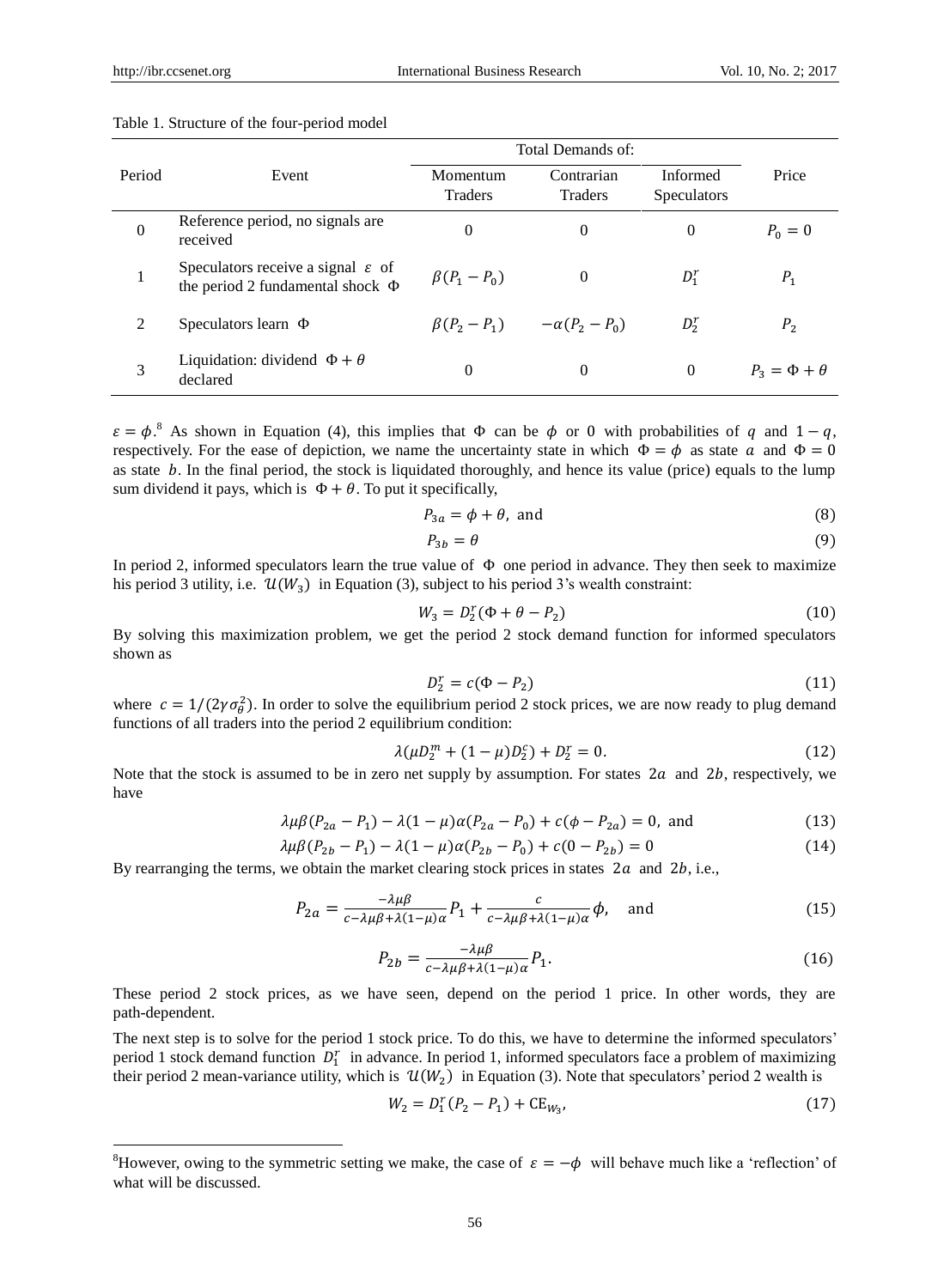where  $CE_{W_3}$  denotes informed speculators' perceived certain-equivalent wealth of period 3.<sup>9</sup> After solving informed speculators' optimum period 1 stock demand  $D_1^r$ , we are ready to get the solution for the period 1 market clearing stock price. Owing to the fact that contrarian traders do not trade in period 1, the period 1 market clearing condition is given by

$$
\lambda \mu D_1^m + D_1^r = 0,\t(18)
$$

where  $D_1^m = \beta(P_1 - P_0)$  and  $P_0 = 0$ . We state the solution for the period 1 stock price in Proposition 1 and the proof is given in the Appendix.

**Proposition 1.** In the case of a positive signal, i.e.  $\varepsilon = \phi$ , the period 1 stock price is

$$
P_1 = q\phi \cdot \frac{c[(c-\lambda\mu\beta + \lambda(1-\mu)\alpha)^2 - c(1-q)\gamma\phi^2(\lambda\mu\beta - \lambda(1-\mu)\alpha)^2]}{(c+\lambda(1-\mu)\alpha)(c-\lambda\mu\beta + \lambda(1-\mu)\alpha)^2 - 2c^3q(1-q)\gamma\lambda\mu\beta\phi^2}
$$
(19)

When there are no behavioral traders in the markets, i.e.  $\lambda = 0$ , the period 1 stock price will be equivalent to the 'fundamental price' of  $P_1 = q\phi$ .

*Proof.* See Appendix.

 $\overline{a}$ 

# **3. Results and Discussion**

### *3.1* P*rofit Functions for the Traders*

We now can analyze the behavior of equilibrium stock prices and the profits for the traders. The following equation is the profit function for the informed rational speculators,

$$
\pi^r = D_1^r (P_2 - P_1) + D_2^r (\Phi + \theta - P_2)
$$
\n(20)

whereas the profit functions for the momentum traders and the contrarian traders, denoted by  $\pi^m$  and  $\pi^c$ , respectively, are given by

$$
\pi^{m} = D_{1}^{m}(P_{2} - P_{1}) + D_{2}^{m}(\Phi + \theta - P_{2})
$$
  
\n
$$
= \beta P_{1}(P_{2} - P_{1}) + \beta (P_{2} - P_{1})(\Phi + \theta - P_{2}) \text{ and}
$$
  
\n
$$
\pi^{c} = D_{2}^{c}(\Phi + \theta - P_{2}) = -\alpha P_{2}(\Phi + \theta - P_{2}).^{10}
$$
\n(22)

Owing to the highly complicated nature of Equation (19), we use numerical analysis as an alternative to equilibriums stock prices  $(P_{2a}, P_{2b}$  and  $P_1$ ) and traders' expected profits  $(\bar{\pi}^r, \bar{\pi}^m$  and  $\bar{\pi}^c$ ) under some sets of parameters to see how the exogenous parameters could affect them. Although the results we reveal here are for a limited set of parameters, they can also represent the results obtained under other reasonable assumptions of parameters.

#### *3.2 Effects on the Popularity of Behavioral Traders*

We first examine how the popularity of the two sorts of behavioral trading strategies, i.e., momentum trading and contrarian trading, could affect the equilibrium stock prices and the profits for all the traders. Figure 1 presents the results and shows the following properties.

**Property 1.** As the momentum traders increase, i.e.,  $\mu$  increases, the period 1 stock price,  $P_1$ , also increase ( $P_1$ ) is increasing in  $\mu$ ). Under that circumstance, the profits the contrarian traders can earn gets higher ( $\bar{\pi}^c$  is increasing in  $\mu$ ), while that for the momentum traders gets lower ( $\bar{\pi}^m$  is decreasing in  $\mu$ ). As the contrarian traders increase, i.e.,  $\mu$  decreases, it has an opposite effect.

When there are more people with a specific kind of 'trading thoughts' in the market, the profit margin for those who adopt such strategy will be compressed, while using the other trading strategy provides profitability.<sup>11</sup> In Figure 1, we can also see that as the relative popularity of behavioral traders to informed speculators increases, i.e.,  $\lambda$  increases, the effect of the above mentioned Property 1 becomes stronger.

<sup>&</sup>lt;sup>9</sup>Informed speculators' period 2 wealth is composed of two distinct parts. First, by holding the stock from period 1 to period 2, informed speculators enjoy the capital gains (or losses). Second, the investment opportunities available to informed speculators in period 2 are definitely worth some value and are priced at period 2 certain-equivalent wealth of them.

<sup>&</sup>lt;sup>10</sup>Hereafter, we will denote by  $\bar{\pi}^r$ ,  $\bar{\pi}^m$  and  $\bar{\pi}^c$  the expected value of the profits for traders.

 $11$ If each of the behavioral traders could choose his/her trading strategy between trend-chasing and contrarian before participating in the trades. The behavioral traders will become part of a minority game in financial markets. A number of studies have investigated into this matter. See, e.g., Challet et al. (2014) for reference.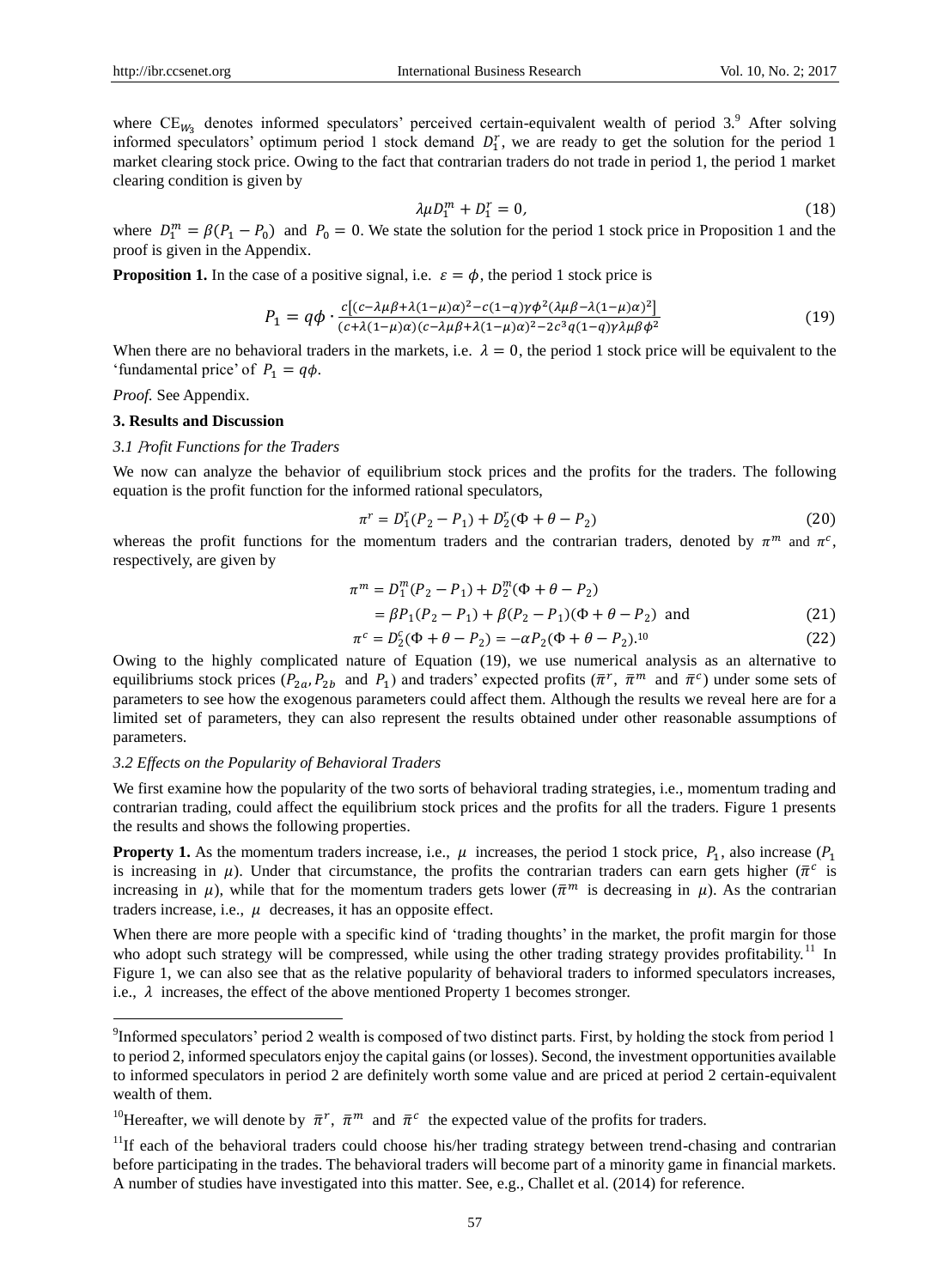$\overline{a}$ 



Figure 1. Equilibrium  $P_{2a}$ ,  $P_{2b}$ ,  $P_1$ ,  $\bar{\pi}^r$ ,  $\bar{\pi}^m$  and  $\bar{\pi}^c$  as a Function of  $\lambda$  and  $\mu$ 

*Note.* We adopt the following parameter settings for the numerical results shown in Figure 1:  $\phi = 1$ ,  $\sigma_{\theta} = 0.5$ ,  $\gamma = 1/3$ ,  $\beta = 0.5$ ,  $\alpha = 0.5$  and  $q = 0.5$ .

Under this set of parameters, notice that when there are no behavioral traders in the markets, i.e.,  $\lambda = 0$ , the period 1 stock price will be equivalent to the 'fundamental price' of  $P_1 = q\phi = 0.5$ . When there are behavioral traders, i.e.,  $\lambda > 0$ , as the momentum traders increases, which is when  $\mu$  increases, the momentum traders will push the period 1 stock price up, making  $P_1 > 0.5$ , which is quite instinctive. Surprisingly, following the increase in contrarian traders, i.e., the decrease in  $\mu$ , we find that  $P_1 < 0.5$ . Recall that contrarian traders are not involved in the period 1 trading. In the case of  $\mu \ll 0.5$ , the period 1 stock price is primarily settled by informed speculators. This makes it necessary for us to further discuss whether the equilibrium stock price in period 1 is partly determined by the informed speculators' trade-based *price manipulation* conduct.<sup>12</sup>

 $12$ By trade-based manipulation, we refer to manipulators manipulating the asset price merely by buying the asset and selling it or vice versa. In contrast, action-based manipulation is defined as a group of traders seeking to interfere in the asset value by releasing misleading information or conducting publicly observable actions. Nevertheless, in order to maintain the trading order in the market, most of the countries control and limit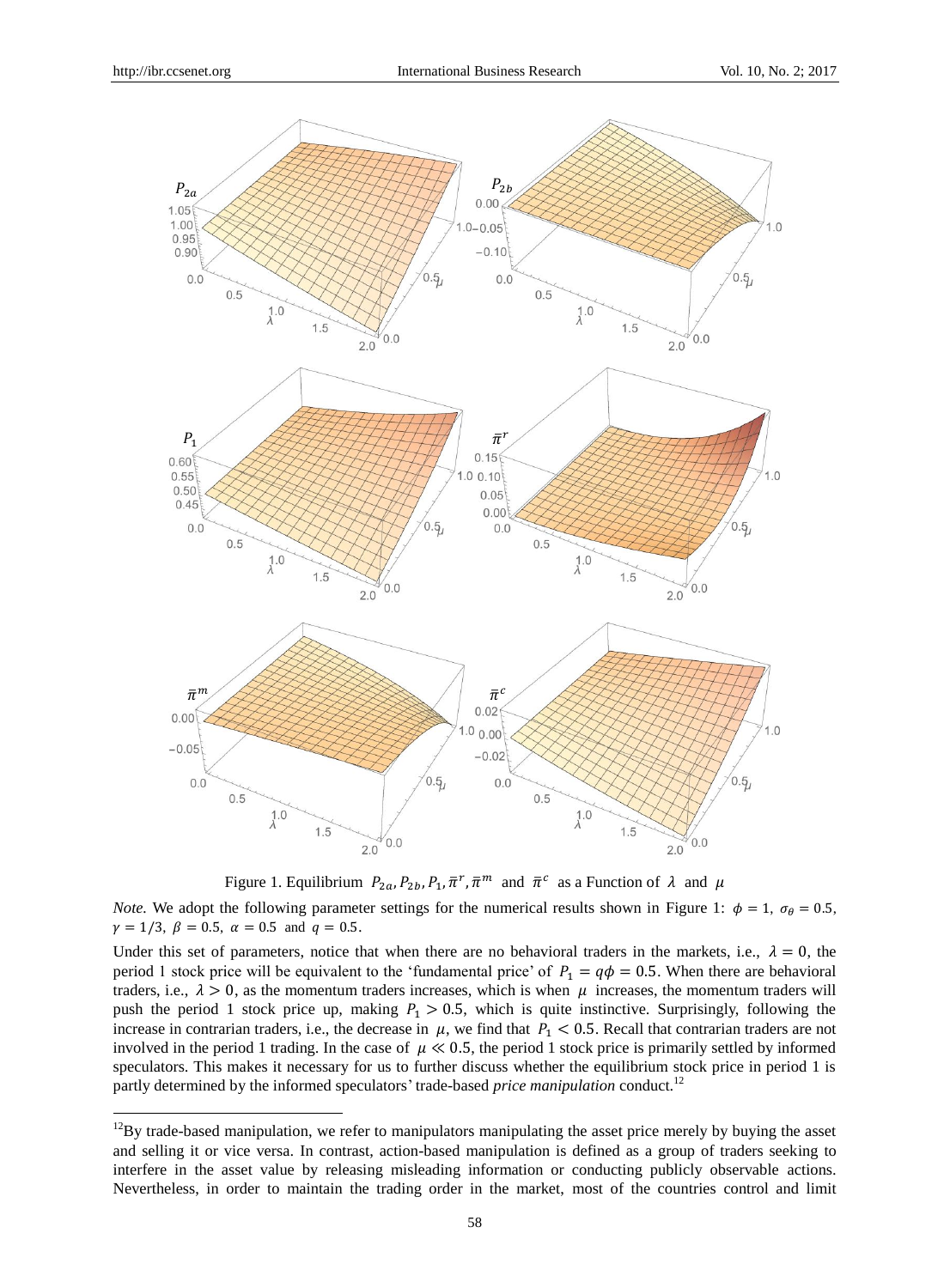

Figure 2. Equilibrium Prices Dynamics

*Note.* We adopt the following parameter settings for the numerical results shown in Figure 2:  $\phi = 1$ ,  $\sigma_{\theta} = 0.5$ ,  $\gamma = 1/3$ ,  $\beta = 0.5$ ,  $\alpha = 0.5$ ,  $q = 0.5$  and  $\lambda = 2$ .

Figure 2 shows the dynamics of equilibrium prices. We begin by discussing the case with relatively more momentum traders in the market, e.g.,  $\mu = 0.8$ . See Figure 2(a). Period 1 stock price,  $P_1$ , has been pushed above the 'fundamental price' of  $q\phi = 0.5$ . When time moves to period 2 where state 2*a* occurs, informed speculators notice  $\Phi = \phi = 1$ ,  $P_{2a}$  is also pushed above 'fundamental price' of  $\phi = 1$ . At this time, the trend trades by the momentum traders in period  $2$  will lead to losses. When state  $2b$  occurs, informed speculators get to know that  $\Phi = \phi = 0$ , we observe that  $P_{2b}$  is brought down by informed speculators to below 'fundamental price' of  $\phi = 0$ . At this time, the trend trades by the momentum traders in period 2 will also lead to losses. Meanwhile, contrarian traders can also benefit from it.

We continue to discuss the case where there are relatively more contrarian traders ( $\mu = 0.2$ ). See Figure 2(b). The equilibrium trading price of Period 1 stock,  $P_1$ , is lower than the 'fundamental price' of  $q\phi = 0.5$ . When state 2*a* of period 2 occurs,  $P_{2a}$  also becomes lower than 'fundamental price' of  $\phi = 1$ . This situation is to some degree resulted from the risk averse nature of the informed speculators, because period 3 payoff  $\phi + \theta$ has the unknown component  $\theta$ .<sup>13</sup> However, we can still infer that when the informed speculators realize that there are a large number of contrarian traders in the market, this price manipulation conduct can lead to the contrarian traders" losses and in turn benefit themselves. Such trade-based price manipulation also leads to the results in property 2.

**Property 2.** Informed speculators' profit margin increases by the increase in the momentum traders in the market. (When  $\mu > 0.5$ ,  $\bar{\pi}^r$  increase as  $\mu$  increase.) It also increases following the increase in the number of the contrarian traders. (When  $\mu < 0.5$ ,  $\bar{\pi}^r$  increase as  $\mu$  decrease.)

Rational informed-speculators make use of the behavioral traders" transactions in manipulating the price to profit. Mei et al. (2004) have also modeled how smart money has similar trade-based price manipulation conduct. If, in the market, there are behavioral traders who exhibit disposition effect, which is an anomalous trading behavior where winners are sold sooner and losers later, the manipulator in their model can profit by pushing the asset price up, and then selling the asset at high prices afterwards.

Compared to Hong & Stein (1999), we have similar results that momentum traders" trend-chasing trades lead to the market price overreaction phenomena, as shown in figure 2(a). However, in our model, the market price underreaction is not derived from the gradual diffusion of information across informed traders, instead, it resulted from the existence of irrational contrarian traders in the market, which lead to the price manipulation behaviors of the rational informed speculators, as shown in figure 2(b).

## **4. Conclusion**

 $\overline{a}$ 

Short-run momentum and long-run reversals are two commonly recognized anomalies in the stock markets.

action-based manipulation through legislation.

<sup>13</sup>If we reduce the variability parameter of  $\theta$ , i.e.,  $\sigma_{\theta}$ , we will find that  $P_1$  is closer to 0.5, and  $P_{2a}$  is closer to 1, but we still have  $P_1 < 0.5$  and  $P_{2a} < 1$ .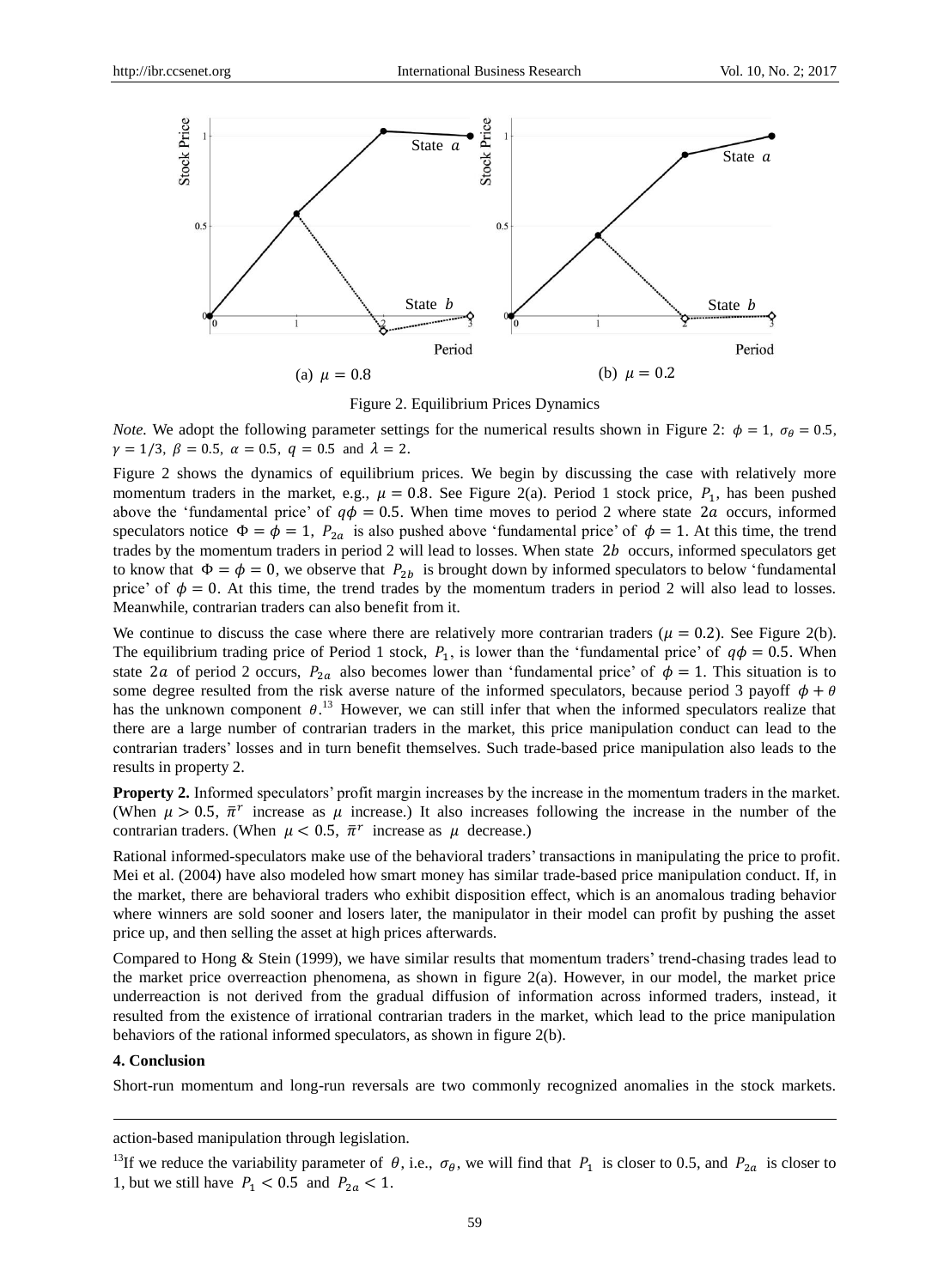Momentum trading and contrarian trading are two trading strategies to make profits under the above two financial markets anomalies. We can also find in researches on individual traders that these two trading strategies are commonly adopted. Is it the existence of macro phenomena that lead to the traders" micro behaviors for profiting? Or, does the macro phenomena of special anomalies exist because the micro-behaviors aggregate and interact with each other? This has always been an issue researchers would like to figure out.

Most of the past literature consider the gradual flow of information as the cause to the underreaction of stock price and momentum. Moreover, the existence of momentum traders has also been taken as the reason for the overreaction of stock price, and as a result reversals. In our model, we raise a different possibility. Rational speculators become aware of the existence of different types of behavioral traders in the market, and with self-profiting as their motive, they manipulate the asset price, and lead to the macro phenomena of momentum and reversals. When the quantity of momentum traders is relatively high, rational speculators will try to "jump on the bandwagon", and they will choose to not bring the price back to fundamental price and give rise to an overreaction by the asset price. Conversely, when there are relatively more contrarian traders in the market, because of the existence of fundamental risk, even when good news appears, the rational speculators will avoid the excessive push-up stock price, and result in an underreaction phenomena.

Moreover, it has been commonly confirmed in past literature that provided that the rational traders are faced with a market with fundamental risk, these anomalies will not vanish because of arbitrage behaviors. We can also see this in our model. In our model, we point out additionally, that if each of the behavioral traders could choose his/her trading strategy between trend-chasing and contrarian before participating in the trades. The behavioral traders will become part of a minority game in financial markets. When there are more people with a specific kind of 'trading thoughts' in the market, the profit margin for those who adopt such strategy will be compressed, while using the other trading strategy provides profitability. We can also change the model to allow behavioral traders to switch between momentum and contrarian strategies based on the incentive to struggle for existence, and through this we can observe the dynamic behavior of market phenomenon and profit margins for the traders. This is a feasible direction for future research.

#### **References**

- Challet, D., Marsili, M., & Zhang, Y. C. (2014). *Minority Games: Interacting agents in financial markets*. Oxford, UK: Oxford University Press
- Chan, L. K. C., Jagadeesh, N., & Lakonishok, J. (1996). Momentum strategies. *Journal of Finance, 51,*  1681-1713. <https://doi.org/10.1111/j.1540-6261.1996.tb05222.x>
- Conrad, J., & Kaul, G. (1998). An anatomy of trading strategies. *Review of Financial Studies, 11,* 489-519. <https://doi.org/10.1093/rfs/11.3.489>
- Conrad, J., & Yavuz, M. D. (2016). Momentum and reversal: Does what goes up always come down? *Review of Finance*, Advance Access published March 15, 2016. <https://doi.org/10.1093/rof/rfw006>
- DeBondt, W. F. M., & Thaler, R. H. (1985). Does the stock market overreact? *Journal of Finance, 40,* 793-808. <https://doi.org/10.1111/j.1540-6261.1985.tb05004.x>
- DeBondt, W. F. M., & Thaler, R. H. (1987). Further evidence on investor overreaction and stock market seasonality, *Journal of Finance, 42,* 557-581. <https://doi.org/10.1111/j.1540-6261.1987.tb04569.x>
- DeLong, J. B., Shleifer, A., Summers, L.H., & Waldmann, R. J. (1990). Positive feedback investment strategies and destabilizing rational speculation. *Journal of Finance, 45,* 375-395.
- Doan, M. P., Alexeev, V., & Brooks, R. (2014). Concurrent momentum and contrarian strategies in the Australian stock market. *Australian Journal of Management, 41,* 77-106. <https://doi.org/10.1177/0312896214534864>
- Galariotis, E. C., Holmes, P., & Ma, X. S. (2007). Contrarian and momentum profitability revisited: Evidence from the London Stock Exchange 1964–2005. *Journal of Multinational Financial Management, 17,*  432-447. <https://doi.org/10.1016/j.mulfin.2007.01.003>
- Goetzmann, W. N., & Massa, M. (2002). Daily momentum and contrarian behavior of index fund investors. *Journal of Financial and Quantitative Analysis, 37,* 375-389. <https://doi.org/10.2307/3594985>
- Hong, H., & Stein J. C. (1999). A unified theory of undereaction, momentum trading, and overreaction in asset markets. *Journal of Finance, 54,* 2143-2184. <https://doi.org/10.1111/0022-1082.00184>
- Jagadeesh, N., & Titman, S. (1993). Returns to buying winners and selling losers: Implications for stock market efficiency. *Journal of Finance, 48,* 65-91. <https://doi.org/10.1111/j.1540-6261.1993.tb04702.x>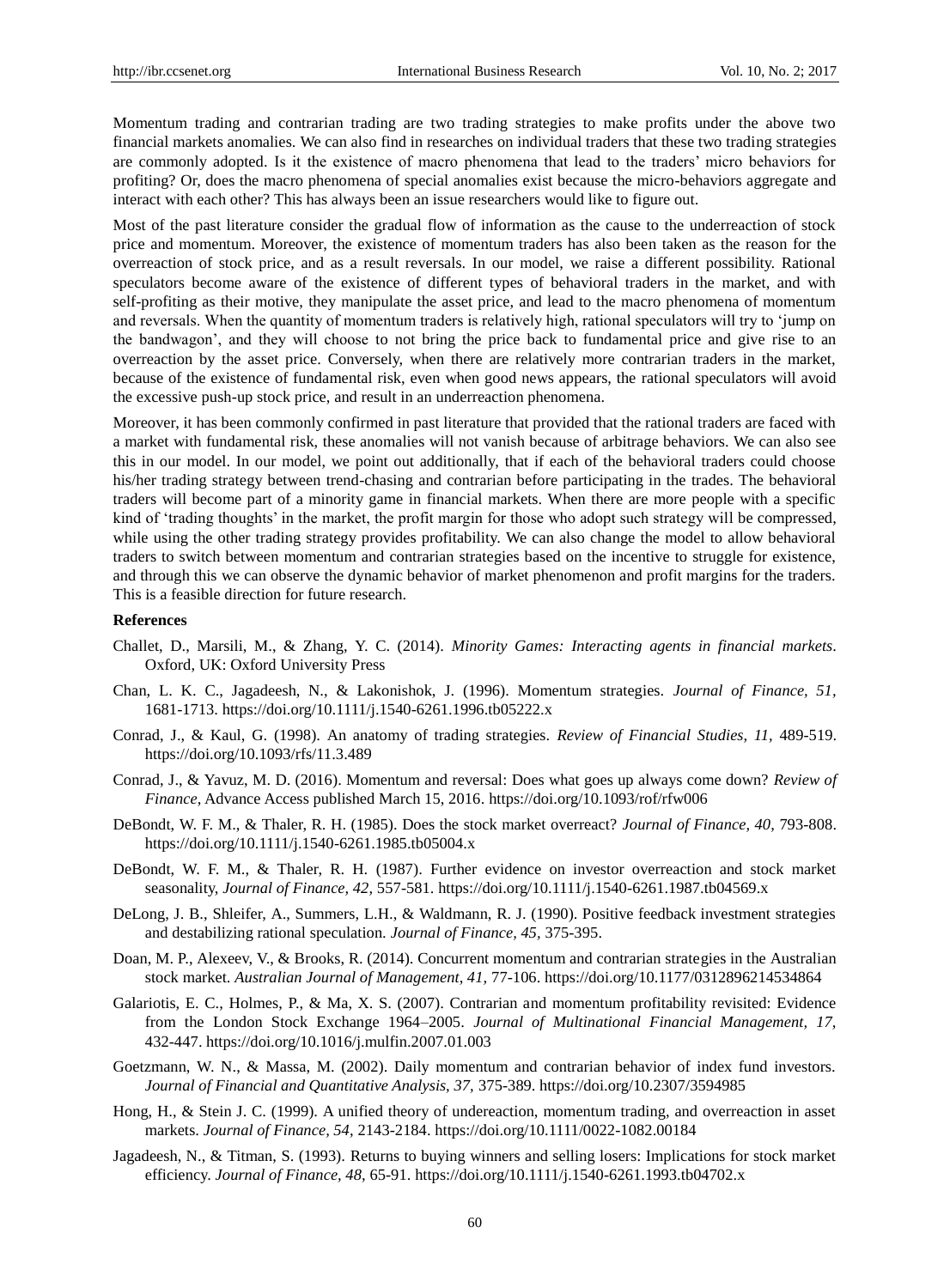- Jagadeesh, N., & Titman, S. (2001). Profitability of momentum strategies: An evaluation of alternative explanations. *Journal of Finance, 56*, 699-720. <https://doi.org/10.1111/0022-1082.00342>
- Mei, J., Wu, G., & Zhou, C. (2004). Behavior based manipulation: Theory and prosecution evidence. Available at SSRN:<http://dx.doi.org/10.2139/ssrn.457880>
- Morrin, M., Jacoby, J., Johar, G. V., He, X., Kuss, A., & Mazursky, D. (2002). Taking stock of stockbrokers: Exploring momentum versus contrarian investor. *Journal of Consumer Research, 29,* 188-198. <https://doi.org/10.1086/341570>
- Rouwenhorst, K. G. (1998). International Momentum Strategies. *Journal of Finance, 53,* 267-284. <https://doi.org/10.1111/0022-1082.95722>
- Slezak, S. L. (2003). On the impossibility of weak-form efficient markets. *Journal of Financial and Quantitative Analysis, 38,* 523-554. <https://doi.org/10.2307/4126730>